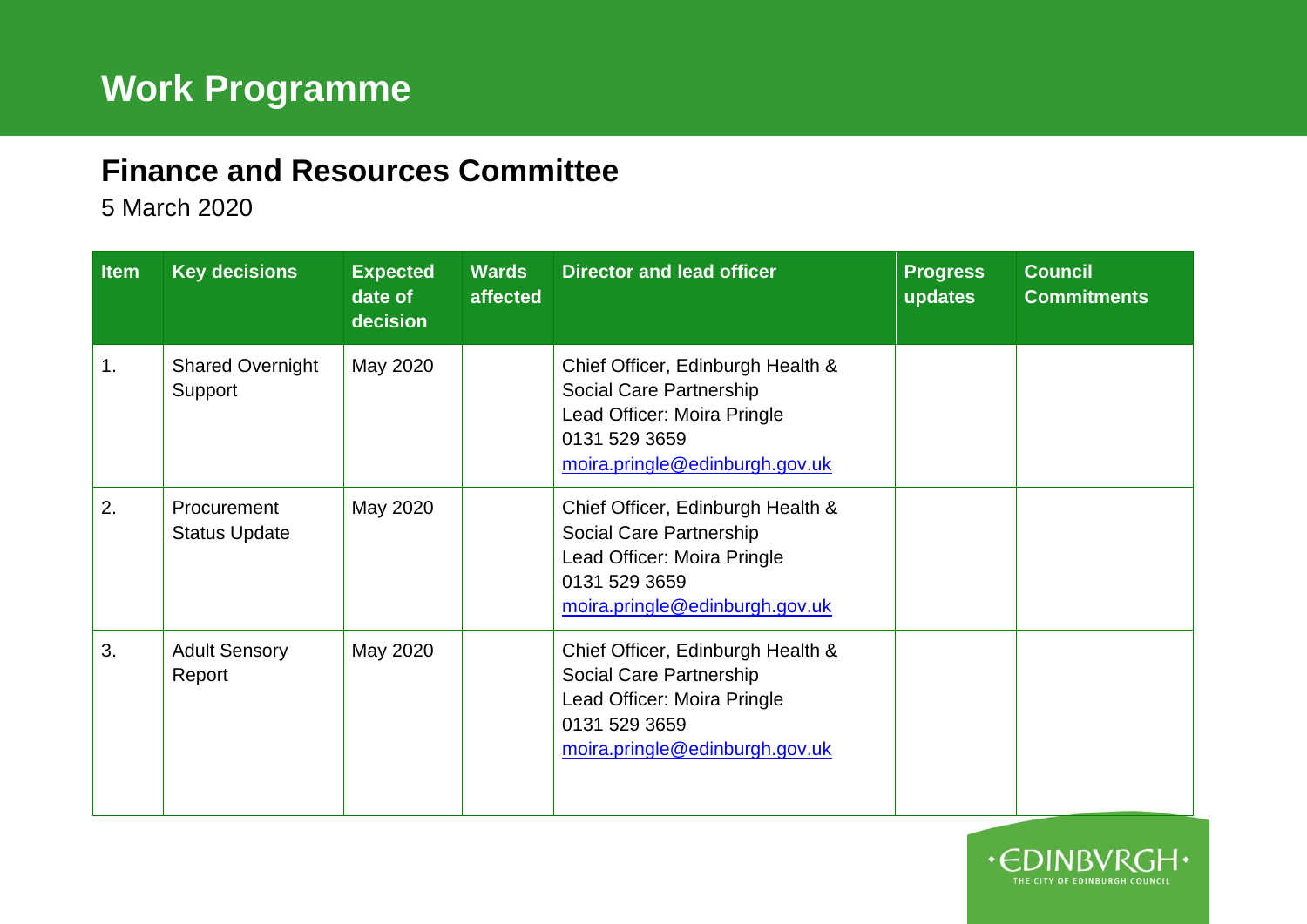| <b>Item</b> | <b>Key decisions</b>                                                                                                                  | <b>Expected</b><br>date of<br>decision | <b>Wards</b><br>affected | <b>Director and lead officer</b>                                                                                                        | <b>Progress</b><br>updates | <b>Council</b><br><b>Commitments</b> |
|-------------|---------------------------------------------------------------------------------------------------------------------------------------|----------------------------------------|--------------------------|-----------------------------------------------------------------------------------------------------------------------------------------|----------------------------|--------------------------------------|
| 4.          | <b>Estate Wide</b><br><b>Masonry Panel</b><br>Structural<br>Investigations -<br>Progress Report<br>No <sub>2</sub>                    | May 2020                               |                          | <b>Executive Director of Resources</b><br>Lead Officer: David Love<br>0131 529 5905<br>david.love@edinburgh.gov.uk                      |                            |                                      |
| 5.          | Proposal to declare<br>surplus<br>approximately 380<br>sqm of ground -<br>strip of land to the<br>rear of Baird<br>Grove, Murrayfield | May 2020                               |                          | <b>Executive Director of Resources</b><br><b>Lead Officer: Frances Maddicott</b><br>0131 529 5919<br>frances.maddicott@edinburgh.gov.uk |                            |                                      |
| 6.          | <b>Accounts</b><br>Commission<br>Challenges and<br>Performance                                                                        | May 2020                               |                          | <b>Executive Director of Resources</b><br>Lead Officer: Hugh Dunn<br>0131 469 3150<br>hugh.dunn@edinburgh.gov.uk                        |                            |                                      |
| 7.          | Workforce<br>Dashboard                                                                                                                | May 2020                               |                          | <b>Executive Director of Resources</b><br>Lead Officer: Katy Miller<br>0131 469 5522<br>katy.miller@edinburgh.gov.uk                    | All F&R<br>Committees      |                                      |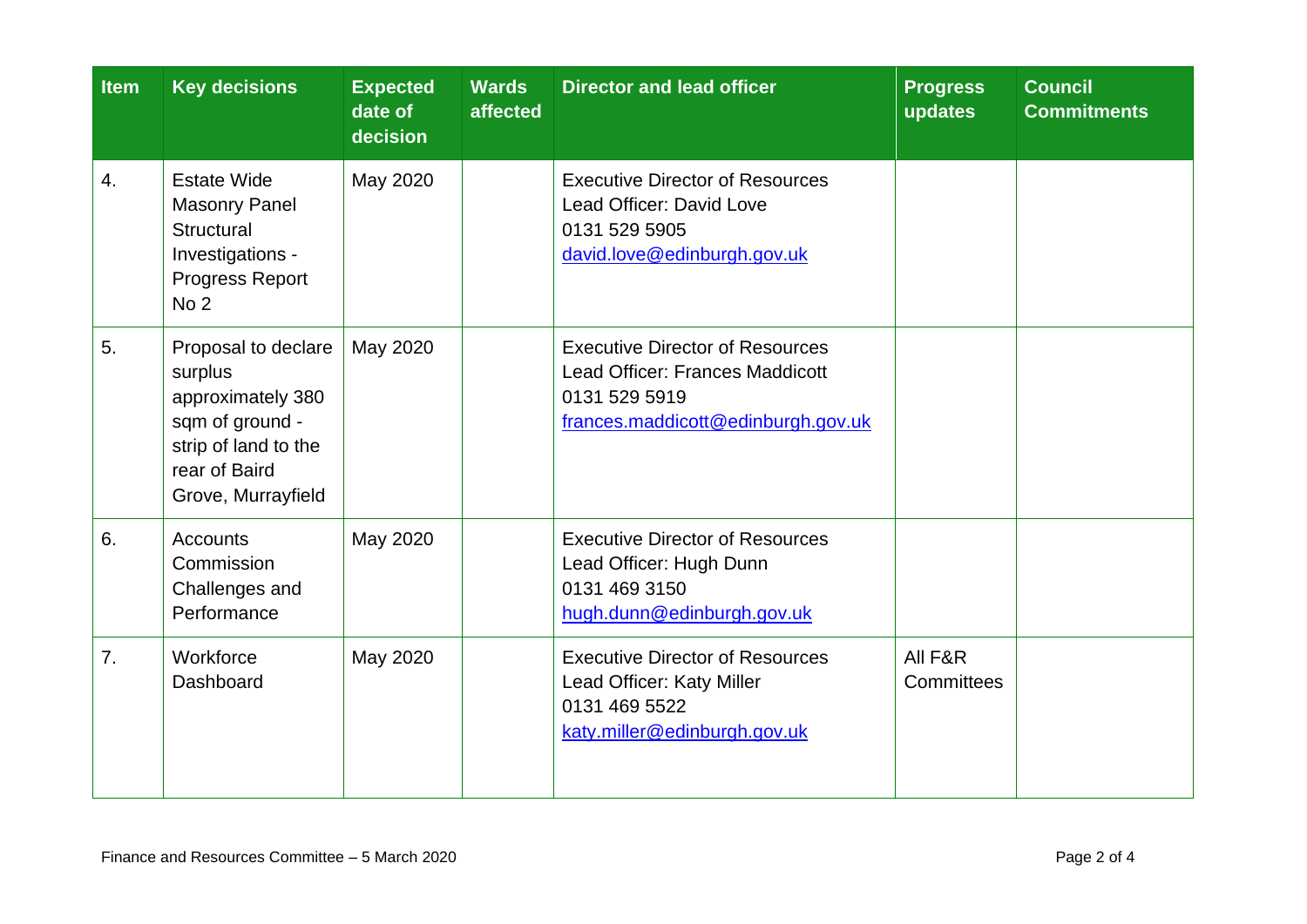| Item | <b>Key decisions</b>                                                                                                                                 | <b>Expected</b><br>date of<br>decision | <b>Wards</b><br>affected | <b>Director and lead officer</b>                                                                                                                            | <b>Progress</b><br>updates | <b>Council</b><br><b>Commitments</b> |
|------|------------------------------------------------------------------------------------------------------------------------------------------------------|----------------------------------------|--------------------------|-------------------------------------------------------------------------------------------------------------------------------------------------------------|----------------------------|--------------------------------------|
| 8.   | Framework<br>Adoption and<br><b>Contract Awards</b><br>for the Supply of<br>Natural Gas and<br>Supply of Water<br>and Waste Water<br><b>Services</b> | May 2020                               |                          | <b>Executive Director of Resources</b><br>Lead Officer: Paul Jones<br>0131 469 3607<br>paul.jones@edinburgh.gov.uk                                          |                            |                                      |
| 9.   | Health and<br>Wellbeing -<br><b>Edinburgh Learns</b><br>Strategy                                                                                     | May 2020                               |                          | <b>Executive Director for Communities</b><br>and Families<br>Lead Officer: Janice Watson<br>0131 469 3661<br>janice.watson@edinburgh.gov.uk                 |                            |                                      |
| 10.  | Edinburgh and<br><b>Midlothian Offender</b><br><b>Recovery Service</b>                                                                               | May 2020                               |                          | <b>Executive Director for Communities</b><br>and Families<br>Lead Officer: Suzan Ross<br>0131 529 7750<br>suzan.ross@edinburgh.gov.uk                       |                            |                                      |
| 11.  | <b>EV Programme</b>                                                                                                                                  | May 2020                               |                          | <b>Executive Director of Place</b><br>Lead Officer: Gareth Barwell / Michael<br>Thain<br>0131 529 5844 / 0131 529 2426<br>gareth.barwell@edinburgh.gov.uk / |                            |                                      |